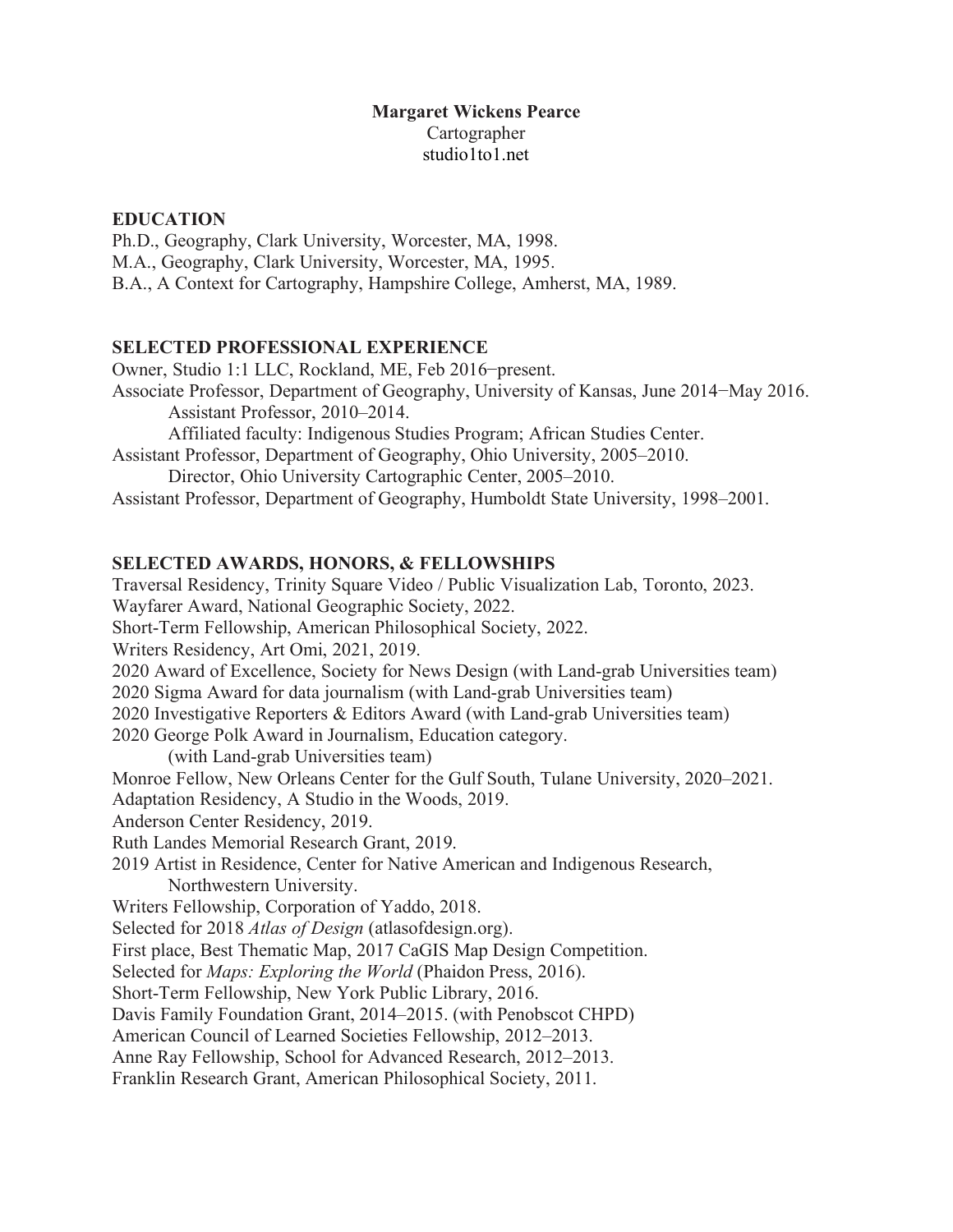### **SELECTED CARTOGRAPHY**

- M. Pearce. *mihtami myaamiaki nipinkonci saakaciweeciki / At first the Myaamiaki came out of the water. Wąąkšik huunųp homąnįra wagųsiraregi higi hįnįhawi / We have been here since the beginning of time.* Collaboration with Ho-Chunk Nation and Miami Tribe. 2 map panels on vinyl, each 108 inches x 110.5 inches. In *Native Truths: Our Voices, Our Stories.* The Field Museum, Chicago.
- M. Pearce. Maps, graphics, and research for "Land Grab Universities," *High Country News,* May 2020. landgrabu.org and hcn.org/issues/52.4/indigenous-affairs-education-land-grabuniversities.
- M. Pearce. 2017. *Coming Home to Indigenous Place Names in Canada.* Canadian-American Center, University of Maine. Online at umaine.edu/canam/publications/coming-homemap/. 7-color, 33 x 42 inches.
- M. Pearce (as Further Reading). 2016. *Journey into Books: The Maine Coast.* Further Reading.
- M. Pearce and Penobscot Cultural & Historic Preservation Department, Penobscot Nation. 2015. *Iyoka Eli-Wihtamakw Kǝtahkinawal / This Is How We Name Our Lands.* Penobscot CHP. Map (4-color, 2-sided, 44 x 60 inches, folded) and accompanying gazetteer.
- M. Pearce and M. Hermann. 2008. *They Would Not Take Me There: People, Places, and Stories from Champlain's Travels in Canada, 1603-1616*. Canadian American Center, University of Maine, 2008. 4-color, 2-sided, 34 x 58 inches.
- M. Pearce (as Journey Cake). 2005. *The Intricacy of These Turns and Windings: A Voyageur's Map*. Journey Cake. 7-color, 25 x 76 inches.

### **EXHIBITIONS**

- *Bending Lines.* Leventhal Map & Education Center, Boston Public Library, September 10, 2021– March 4, 2022. [Coming Home]
- *Mapping Maine: The Land and its Peoples, 1677–1842.* Osher Map Library, University of Southern Maine, September, 2020–March, 2021.[This Is How We Name Our Lands]
- *Design and Utopia: immediate actions for a better present.* Abierto Mexicano de Diseño, October 2020. [Coming Home]
- *Diagrams of Power,* OnSite Gallery, Toronto, 2018 (www2.ocadu.ca/event/diagrams-of-power); Onomatopee, Eindhoven, The Netherland 2019 (www.onomatopee.net/exhibition/ diagrams-of-power/). [Coming Home]
- *Women in Cartography: Five Centuries of Accomplishments,* Norman B. Leventhal Map Center, Boston Public Library, October 31, 2015–March 27, 2016. [Exploring Human Geography with Maps]
- *Contested American Identities,* Watson Gallery, University of Kansas, Feb 19–Sept 4, 2015. [They Would Not Take Me There]

### **BOOKS, FILMS, AND PLAYS FEATURING MY WORK**

*Critical Visualization,* by Peter Hall and Patricio Dávila. NY: Bloomsbury, forthcoming 2022. *Spirit Bear and Children Make History,* by Spotted Fawn Productions in partnership with First Nations Child and Family Caring Society of Canada. Stop-motion animation, forthcoming.

- *Data Feminism,* by Catherine D'Ignazio and Lauren Klein. Cambridge: MIT Press, 2020. datafeminism.io.
- *Diagrams of Power: Visualizing, Mapping, and Performing Resistance, ed. by Patricio Davila.* Eindhoven: Onomatopee 168, 2018.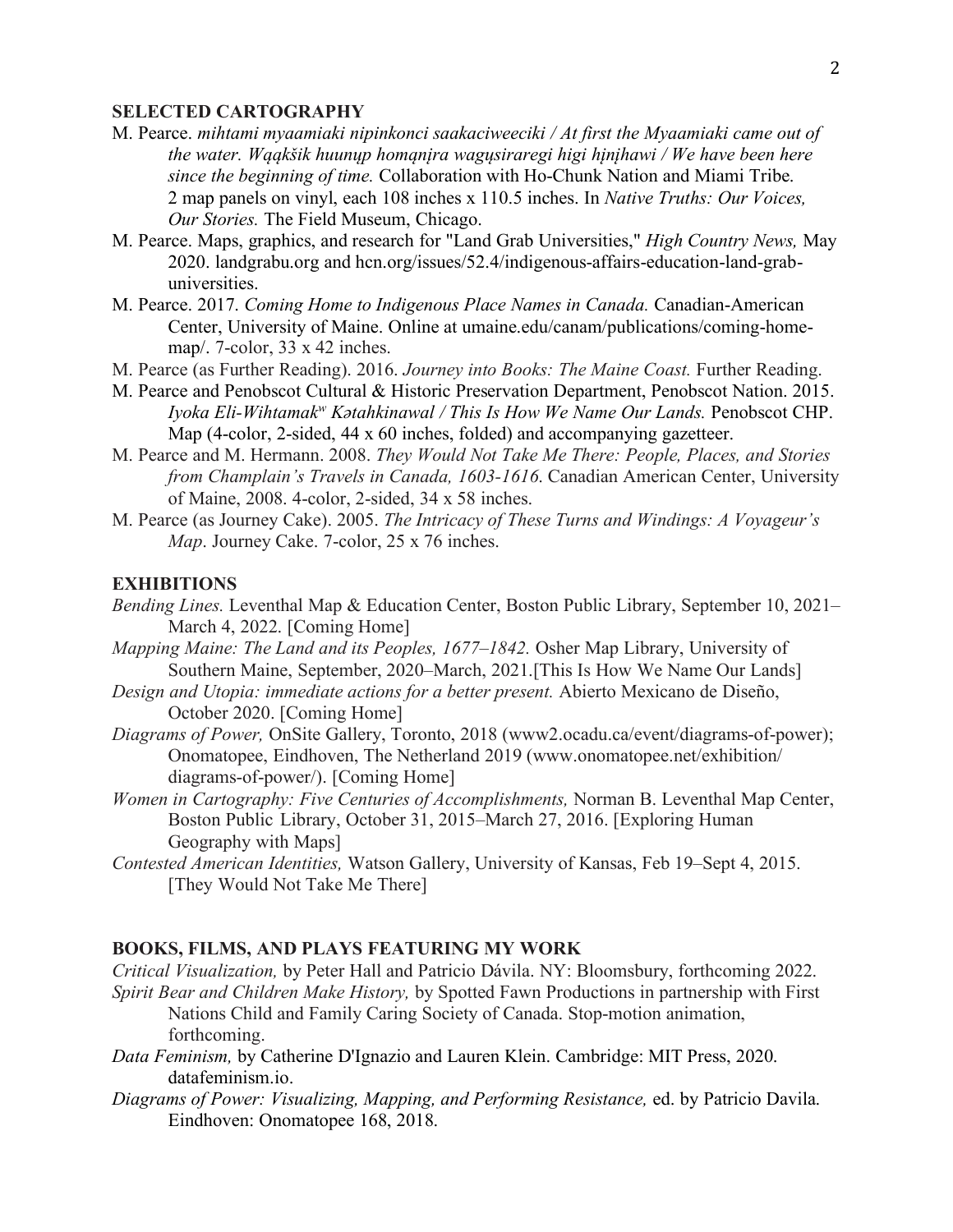- *Mapas* 838/839, Cultura UNAM, Mexico City, 2018. www.revistadelauniversidad.mx/releases/ 611fac53-b61a-456f-b604-62bef856b12b/mapas.
- *Aalaapi,* by the Aalaapi Collective. Théâtre d'aujourd'hui, Montreal. theatredaujourdhui.qc.ca /aalaapi. Jan 29–Feb16, 2019.

*Map: Exploring the World* ed. by John Hessler. NY: Phaidon Press, 2016.

*Rethinking the Power of Maps,* by Denis Wood. NY: Guilford Press, 2010.

## **SELECTED WRITING**

- M. Pearce. 2021. What Shall We Map Next? Expressing Indigenous Geographies with Cartographic Language. In U. Dieckmann, ed., *Mapping the Unmappable? Cartographic Explorations with Indigenous Peoples in Africa.* Bielefeld: transcript Verlag, pp. 317–340.
- M. Pearce and S. Hornsby. 2020. Making the *Coming Home* map. *Cartographica* 55(3), Special issue on Decolonizing the Map.
- M. Pearce. 2019. Witnesses. In Ronald Grim, ed., *America Transformed: Mapping the 19th Century*, Boston: Norman B. Leventhal Map Center, Boston Public Library, pp. 12–21.
- M. Pearce. 2016. The Cartographic Legacy of the Newark Earthworks. In L. Jones and R. Shiels, eds., *The Newark Earthworks: Enduring Monuments, Contested Meanings*. University of Virginia Press.
- M. Pearce. 2014. The Last Piece is You. *Cartographic Journal* 51(2):107–22*.*
- M. Pearce and M. Hermann. 2010. Mapping Champlain's Travels: Restorative Techniques for Historical Cartography. *Cartographica* 45(1):33–48.
- M. Pearce and R. Louis. 2008. Mapping Indigenous Depth of Place. *American Indian Culture & Research Journal*, 32(3):107–26.
- M. Pearce. 2008. Framing the Days: Place and Narrative in Cartography. *Cartography and Geographic Information Science* 35(1):17–32.

#### **BLOG POSTS**

"Discovering Charles Minard" (www.nypl.org/blog/2017/01/06/rare-gem-information-design) "Digging Up the Nineteenth-Century Roots of Thematic Map Techniques."

(www.nypl.org/blog/2016/12/14/digging-nineteenth-century-roots-thematic-maptechniques)

## **RECENT I**N**VITED TALKS & WORKSHOPS**

- "On Maps," keynote conversation, Information+ Conference, September 2021. With Marty Schnure.
- "Mapping Indigenous Place Names," invited webinar, American Indian Alaska Native Tourism Association, April 2021.
- "Penobscot place names map," invited panel, Osher Map Library, University of Southern Maine. March 2021. With Penobscot Cultural & Historic Preservation.
- "Maps and Stories," invited conversation, Centre for Oral History and Digital Storytelling / Geomedia Lab, Concordia University, February 2021. With Anne Kelly Knowles.
- "Land-grab Universities," keynote with Land Grab Universities team, 2020 National Tribal GIS Conference, November 2020. www.tribalgis.com/2020-conference.